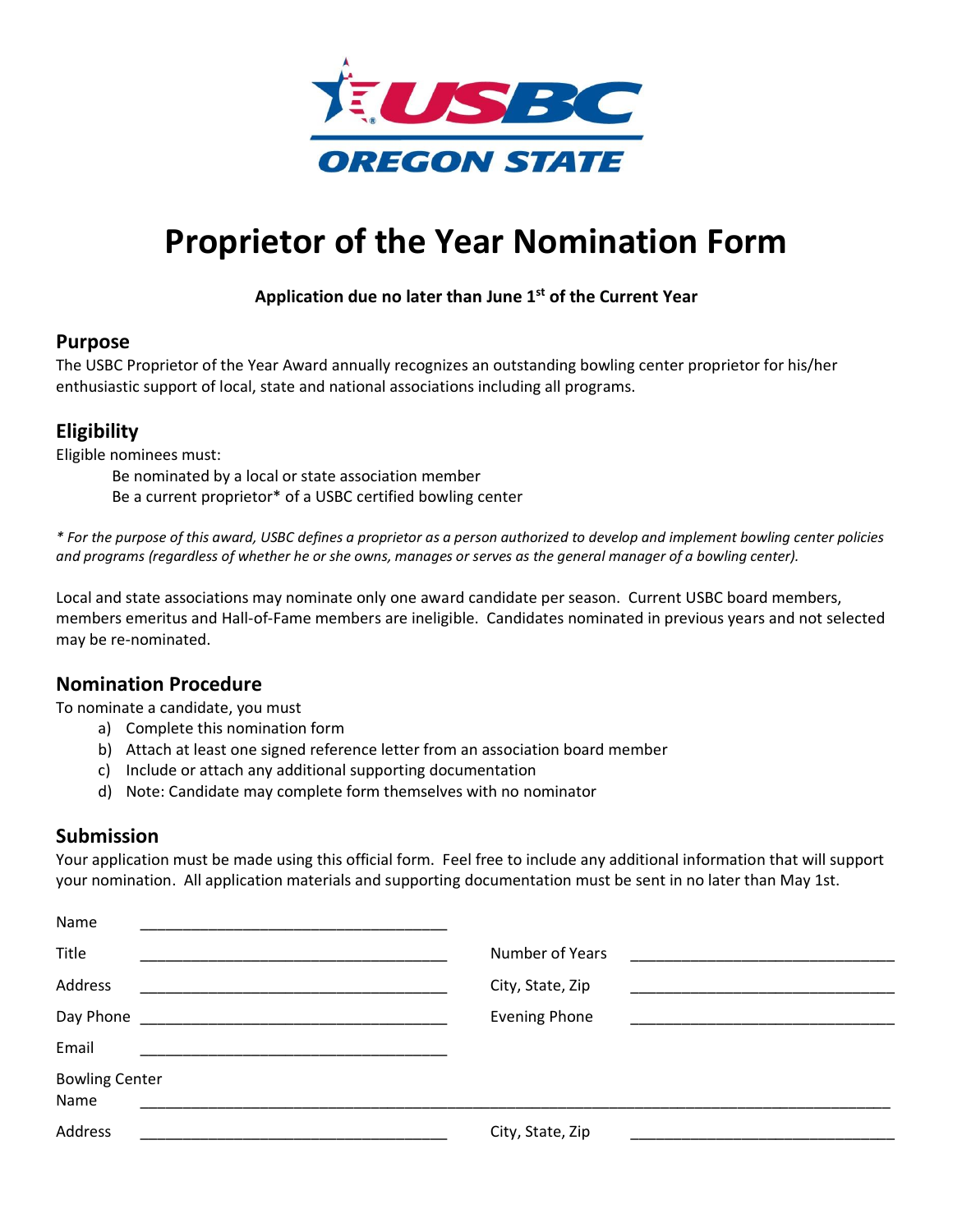# **Section A - Promotion**

- 1. What does the nominee do to promote USBC certified leagues?
- 2. How does the nominee promote the following?
	- a) OSUSBC Open and Women's Championship Tournaments
	- b) OSUSBC Queens Tournament
	- c) Local Association Tournaments
	- d) Other OSUSBC Certified Tournaments
	- e) Bowling clinics or learn-to-bowl classes
- 3. What promotional tools does your nominee use?

# **Section B - Service and Support**

1. Describe the nominee's involvement with and support of your association and USBC certified bowling. Detail all relevant activities, accomplishments and results.

2. Describe the nominee's involvement with and support of the following. Detail all relevant activities, accomplishments and results.

- a) Bowling Proprietors Association of America
- b) Bowling Council(s)
- c) High School and College Bowling
- d) Local and State Hall of Fame
- e) International Bowling Museum and Hall of Fame
- f) Bowlers to Veterans Link Fund
- g) Susan G. Komen Foundation
- h) Team USA
- i) Other

# **Section C - Bowling Center**

- 1. Number of Lanes
- 2. Number of Women's leagues \_\_\_\_\_\_\_\_\_\_\_\_ Number of Certified Women's leagues \_\_\_\_\_\_\_\_\_ 3. Number of Men's leagues \_\_\_\_\_\_\_\_\_\_ Number of Certified Men's leagues \_\_\_\_\_\_\_\_\_\_ 4. Number of Mixed leagues \_\_\_\_\_\_\_\_\_\_ Number of Certified Mixed leagues \_\_\_\_\_\_\_\_\_\_ 5. Number of Youth leagues **Number of Certified Youth leagues Number of Certified Youth leagues**
- 6. Number of Certified Association Members: Adults \_\_\_\_\_\_\_\_\_\_ Youth \_\_\_\_\_\_\_\_\_\_
- 7. Describe the nominee's use of the following in his/her bowling center:
	- a) Association Representatives
	- b) League Coordinators
	- c) Coaches
	- d) Bowling Clinics or Learn-to-Bowl classes
	- e) Other